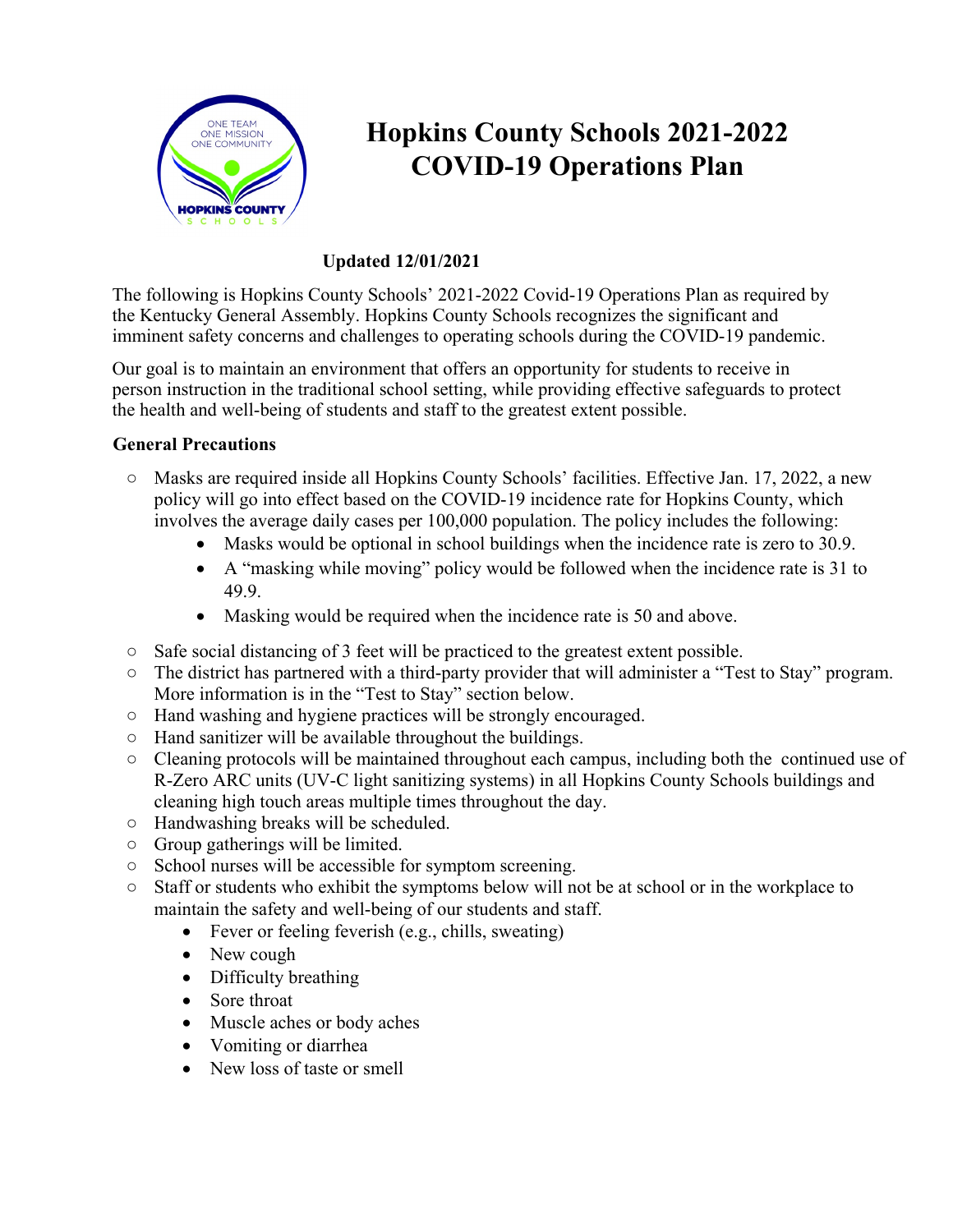#### **Social Distancing**

- Classroom furniture should be spaced to the maximum extent possible, to support social distancing.
- Seating charts will be maintained in all classrooms, all cafeterias, and on all school buses.
- Sharing materials will be minimized
- Signage will be posted to explain appropriate social distancing, directional flow of traffic (when necessary), and other COVID related messaging deemed necessary.
- Non-essential visitors and volunteers will be limited.

## **Test to Stay**

- Our district has partnered with Ethos Labs of Newport, Ky., on development of a "Test to Stay" program for students and staff who are considered close contacts of a positive case.
- Hopkins County Schools will begin implementing the "Test to Stay" program on Oct. 18. Only students whose parents/guardians have completed the authorization form will participate in the "Test to Stay" process, which allows them to continue in-person learning at school with no quarantines, as long as test results are negative.
- The FDA-approved rapid antigen tests are performed in the lower part of the nasal cavity.
- "Test to Stay" is an option for anyone who has been identified as a close contact of a positive case as long as you do not have regular contact with that positive case (live in your household, etc.)
- There is no cost to students and staff for the "Test to Stay" service.
- Those who are quarantined as a result of unmasked situations (band, extracurricular, cafeteria, athletics, etc.) may participate in "Test to Stay" as long as they are asymptomatic. In order for our students to be able to participate in activities that are an extension of the school day, Ethos collectors will be available at the schools until 4 p.m. each day.
- Parents/Guardians must provide consent for their student to be tested on-site with "Test to Stay." You can do so by creating an account online a[t](http://www.ethosbacktoschool.com/) [ethosbacktoschool.com](http://www.ethosbacktoschool.com/)
	- You will need to set up an account on that website to enroll your child in the program.
	- You can un-enroll at any point, but in order for your child to be tested with "Test to Stay," the parent/guardians need to sign up and give consent prior to the test.
- Students who are considered close contacts will be tested for five consecutive school days or until the quarantine order is lifted whichever comes first. At the end of five days or end of quarantine period (whichever comes first), students will be released from "Test to Stay" procedures.
- $\circ$  As long as COVID-19 testing results remain negative, students will be allowed to remain in school but must wear masks so there is no unintentional spread. It is still recommended that all Covid mitigation strategies are implemented at home until the five-day testing period has passed.
- Those participating in "Test to Stay" will need to arrive at school prior to the start of classes as directed in order to complete testing before going to class. Parents must bring their students to school and stay with them until the results are finalized.
- $\circ$  Testing locations will be available to students from all schools and will be operated by Ethos Labs.

# **School Bus Safety**

- Individuals are required to wear a mask on school buses.
- Hand sanitizer will be available.
- Parents are requested to screen students for the symptoms below before allowing them on the bus. It is essential that parents understand the necessity of screening students for COVID symptoms before allowing them to attend school.
	- Fever or feeling feverish (e.g., chills, sweating)
	- New cough